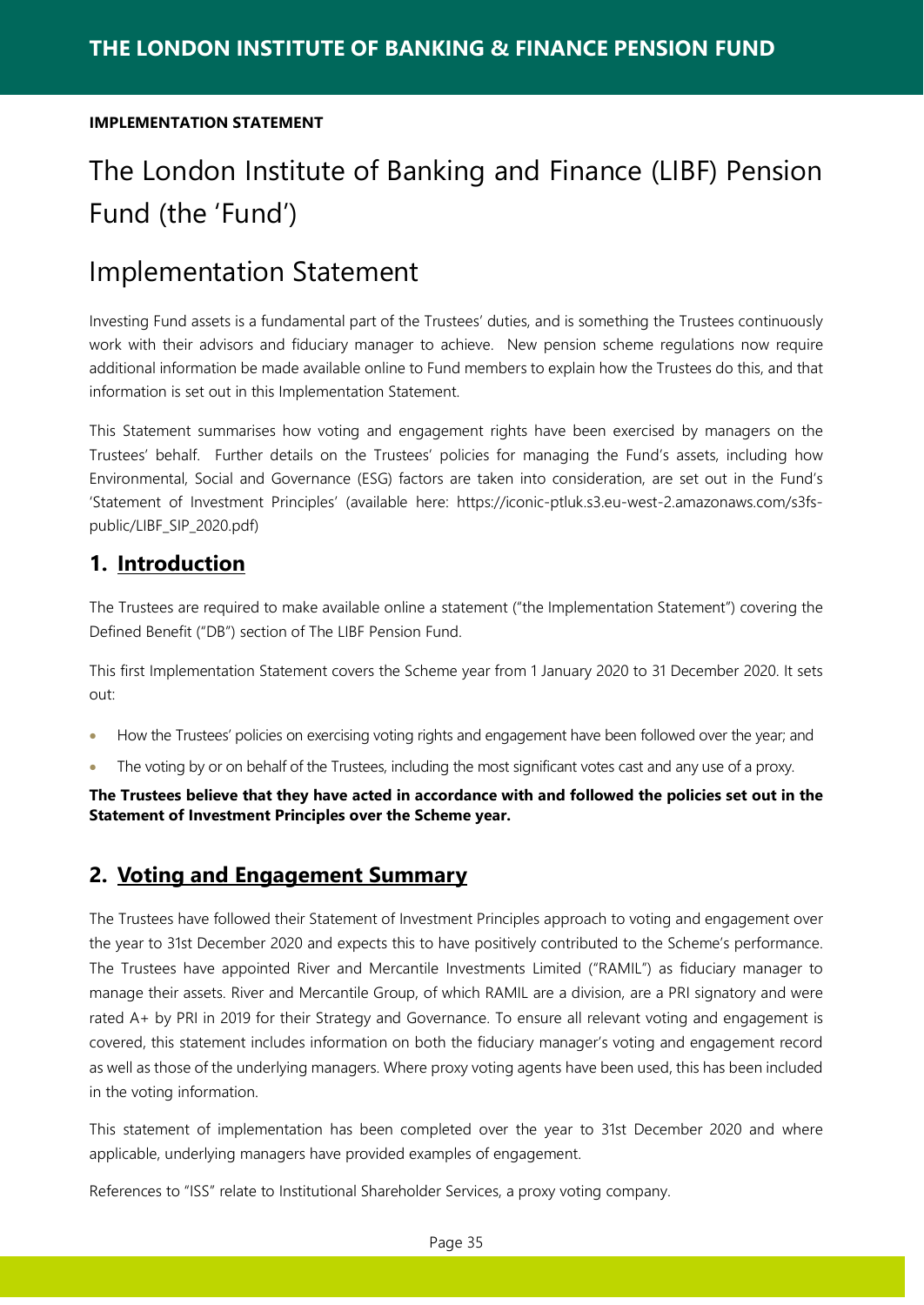#### Fiduciary Growth Portfolio:

As there are c. 30 managers in the DB Stable Growth portfolio, RAMIL have only included allocations which are c.2.5% of Growth assets or higher as at 31<sup>st</sup> December 2020 based on the model portfolio. RAMIL have listed out the funds we have considered in detail below but have requested information from all the underlying managers in the DB portfolios.

| <b>PM</b><br><b>Asset Class</b> | Sub<br><b>Asset Class</b> | <b>Fund</b>                                                                        | %      |
|---------------------------------|---------------------------|------------------------------------------------------------------------------------|--------|
| Equity                          | Global                    | BNY Mellon (River and Mercantile) Global Equity<br>Fund                            | 37.70% |
| Equity                          | <b>Global Quality</b>     | Fundsmith Equity I Share (ACC) Share Class                                         | 2.45%  |
| Alternative                     | Hedge Fund                | Millennium                                                                         | 2.50%  |
| Alternative                     | Hedge Fund                | Hudson Bay International Fund Ltd                                                  | 3.25%  |
| Alternative                     | Mortality Risk            | Leadenhall Life                                                                    | 3.25%  |
| Return<br>Seeking<br>Credit     | High Yield                | BNY Mellon Efficient US High Yield Beta Fund E-<br>Share Class (GBP hedged)        | 3.10%  |
| Return<br>Seeking<br>Credit     | Regulatory<br>Capital     | Orchard Taiga Special Opportunities DAC - Series<br>A                              | 2.50%  |
| Return<br>Seeking<br>Credit     | Opportunistic             | Neuberger Berman Global Flexible Credit Fund I5<br>Accumulating Class (GBP hedged) | 5.00%  |
| Property                        | <b>UK Property</b>        | Tritax Property Income Fund                                                        | 2.50%  |
| Property                        | <b>Global Property</b>    | CB Richard Ellis Global Alpha Fund CT3 Acc                                         | 2.50%  |

## **River and Mercantile pooled fund voting and engagements**

The voting and engagement activities of the managers listed above are detailed on the following pages. However, RAMIL itself is eligible to vote and engage with the fund managers themselves. Details of RAMIL's engagement with these managers is summarised below.

Over the year to 31 December 2020, RAMIL voted on 255 resolutions across 57 meetings. RAMIL voted against management at 11 meetings which was 18% of total meetings and abstained in 7 meetings (12% of meetings).

During 2020, 44 engagements were carried out in relation to their due diligence and voting activities, and within these 44, RAMIL engaged on 8 separate areas on 70 occasions. Significant engagement examples include:

• 13 engagements relating to auditor tenure. 11 of the engagements took the form of advising the manager of RAMIL's policy, typically to provide forward guidance in advance of voting against incumbent auditors in place for over 20 years. For one of the engagements, the auditor had been in place for over 20 years. However, the manager was committed to changing the auditor by a set deadline in line with the transition arrangements permitted under EU regulations and RAMIL subsequently supported the auditor reappointment. Following two other engagements, RAMIL voted against the auditor's reappointment as they had previously engaged and voted against this resolution in both cases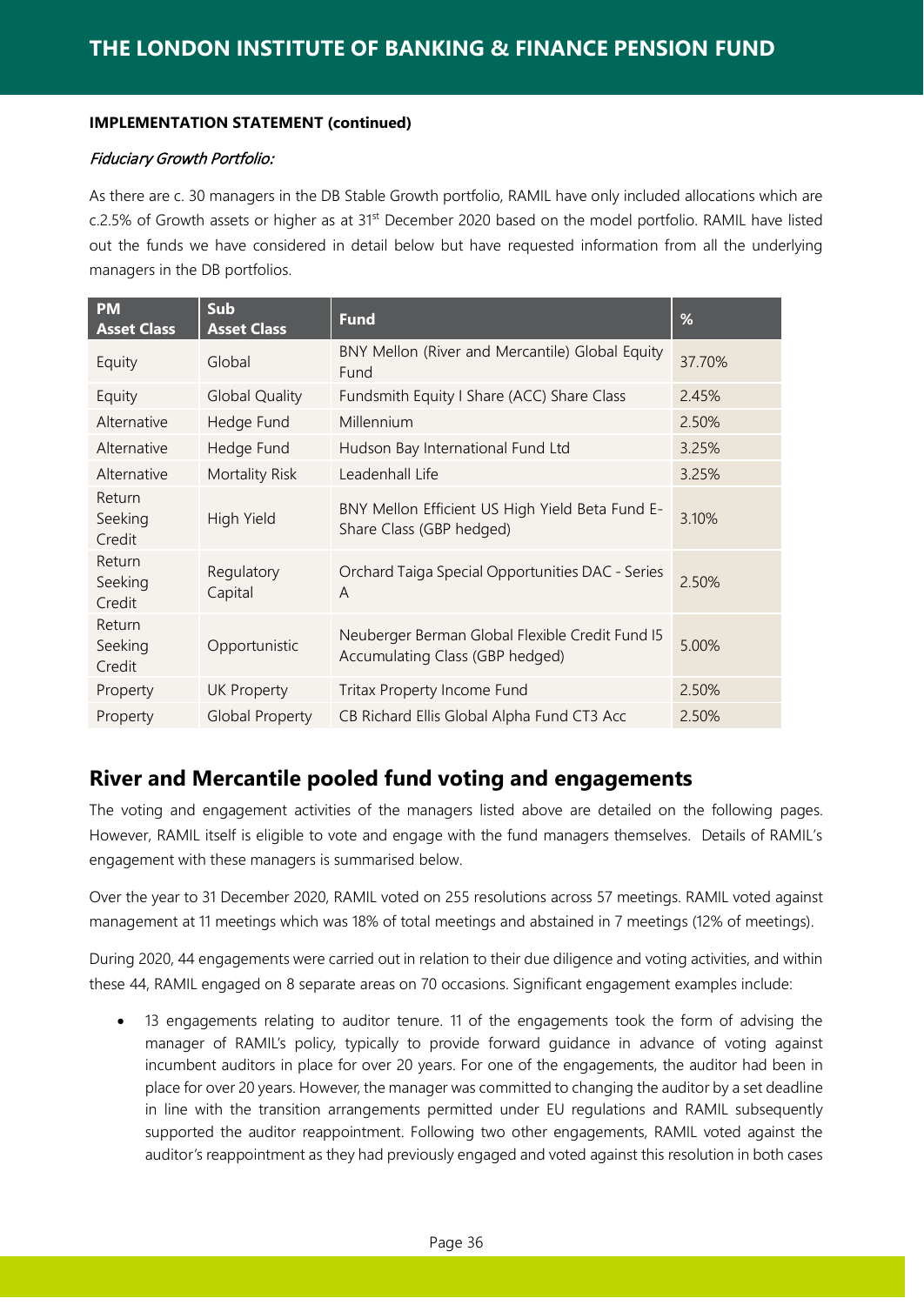## **River and Mercantile pooled fund voting and engagements (continued)**

• Another cost RAMIL would typically consider to be something that the investment manager should cover out of their fee is the marketing expenses associated with pooled investment vehicles. However, it is fairly common for pooled investment vehicle documentation to permit the charging of marketing expenses to the Fund. RAMIL carried out four engagements in relation to marketing expenses during 2020, including engaging with a new credit fund they had seeded where the company's documentation permitted the charging of marketing expenses. RAMIL negotiated with the investment manager to include wording in the documentation for the new fund confirming they did not intend to charge marketing expenses to the Fund.

#### *Voting and engagement data for the underlying fund managers is set out below.*

## **Equity**

#### *Fundsmith – Equity Fund:*

#### **Voting Statistics**

|              | No. of<br><b>Voteable</b> | <b>Times actually</b> | <b>No. of Votes</b><br><b>Against</b><br><b>Management</b> | %            | % Voted<br><b>Against</b> |
|--------------|---------------------------|-----------------------|------------------------------------------------------------|--------------|---------------------------|
|              | <b>Proxies</b>            | voted                 | <b>Instruction</b>                                         | <b>Voted</b> | <b>Management</b>         |
| Total 12m to |                           |                       |                                                            |              |                           |
| 31/12/2020   | 423                       | 423                   | 24                                                         | 100%         | 6%                        |

#### **Most significant vote(s) and examples of engagement**

- o In November 2020 Fundsmith met with Coloplast's Chairman to discuss remuneration. Their existing policy doesn't include a returns or growth-based metric and the Manager engaged to understand how the policy contributed to the long-term, sustainable growth of the company. The Manager was content with the response and changed its vote to support their remuneration policy in 2020.
- o Fundsmith also engaged with multiple companies in the last year on remuneration policies, most notably Diageo and IHG. Fundsmith encourage companies to include returns-based measure such as return on investment capital (ROIC) in their long-term incentive package (LTIP) so that only value accretive growth is rewarded. They were successful in the engagement with IHG (they now include a ROIC measure in the LTIP).
- o Following further engagement Fundsmith were not successful in getting Diageo to add a returns-based measure in their LTIP and as a result voted against their remuneration policy at their Annual General Meeting.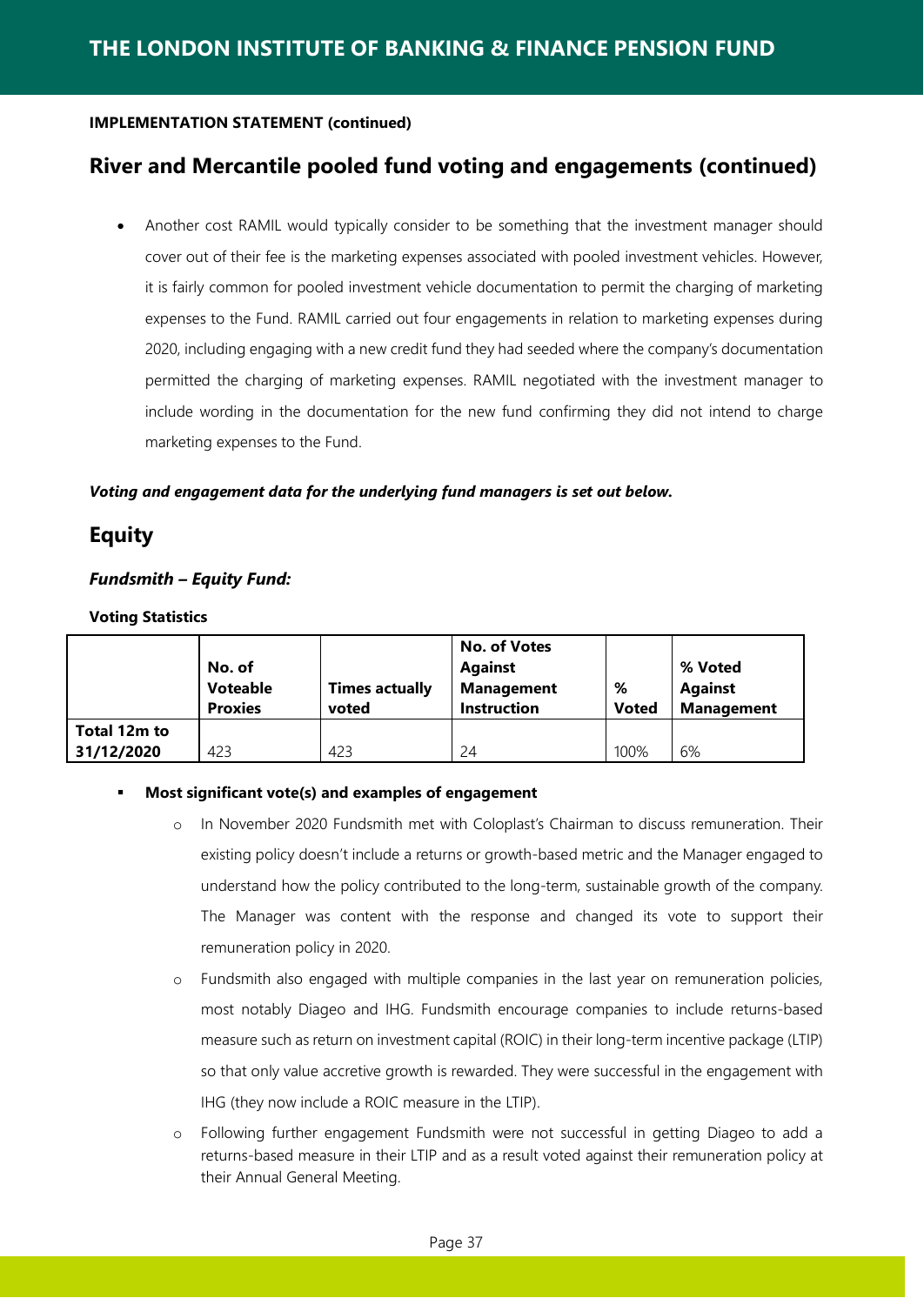- **Example of a company engagement that stalled or did not work out as expected over the past 12-months, and how the firm was able to respond to this:**
	- o None noted but there are ongoing engagements.
	- **How the Firm's ESG process has evolved over the past 12 months**
		- o Fundsmith have been building up the systems and resources to more transparently show the impacts companies invested in have on the wider world, especially in the context of increasing sustainability regulations and the UK Stewardship Code 2020.
		- o As long term shareholders Fundsmith consider ESG factors a significant part of their investment process as they want companies that can sustain a return on invested capital across the business cycle. The biggest innovation in their process over the last year was to publish a responsible investment policy, which explains Fundsmith's approach to responsible investment.

#### *BNY Mellon ("BNY") – Equity Strategy:*

#### **Voting Statistics**

|                                      | Meetinas | <b>Proposals</b> | <b>Votes</b><br>For | <b>Votes</b><br><b>Against</b> | <b>Votes</b><br><b>Abstain</b> | <b>Votes</b><br>Withhold | With<br><b>Mgmt</b> | <b>Against</b><br><b>Mamt</b> | With<br><b>ISS</b> | Against<br><b>ISS</b> | With<br>Policy | Against<br><b>Policy</b> |
|--------------------------------------|----------|------------------|---------------------|--------------------------------|--------------------------------|--------------------------|---------------------|-------------------------------|--------------------|-----------------------|----------------|--------------------------|
| <b>Total</b><br>12m<br>to<br>31/12/2 | 1131     | 13999            | 12521               | 1248                           | 70<br>$\sqrt{2}$               | 53                       | 12862               | 1040                          | 13661              | 241                   | 13896          | v                        |

Most significant vote(s) and examples of engagement

No examples of significant engagement provided.

#### **Cognizant Technology (CTSH)**

*BNYM voted against elements of proposed executive pay in last year's vote. The main issue was the pay structure for the NEO ("Named Executive Office"), where this was inconsistent with that of the CEO in relation to the Long-Term Incentive Plan and pay for performance.*

*In addition, BNYM asked questions in regard to the environmental sustainability goals set for 2020. CTSH does not provide any updates, but has agreed to provide further information in the 2021 report.*

#### **Regeneron (REGN)**

*Regarding compensation, BNYM expressed concern over retention due to volatility in stock pricing. REGN has talked to investors about the right mix of equity awards; in the last year, it took steps to make changes (used stock options and full value awards of rank and file employees and some senior executives). For the top two executives, REGN uses PSUs (Performance Share Units) for a significant portion of the plan. BNYM stated that the company should detail its engagement process in its next proxy statement.* 

*BNYM does encourage increased disclosure about efforts made to retain and keep employees safe. This can be in a supplemental report or statement, or included in the next proxy statement.*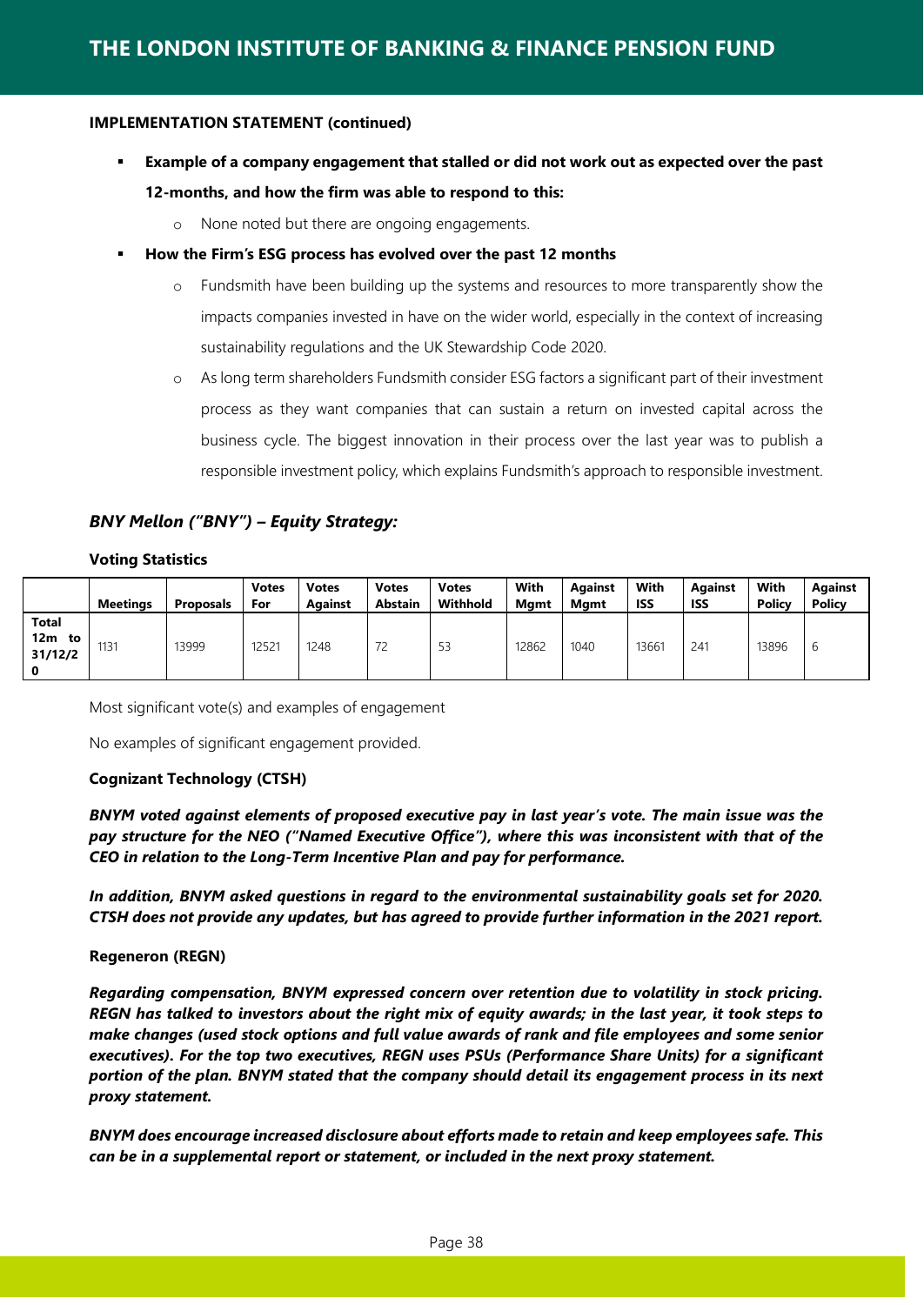#### *Return Seeking Credit*

#### *Neuberger Berman Global Flexible Credit*

- **Significant company engagements that were successful over the past 12 months:**
	- o Neuberger Berman (NB) had engaged with a leading manufacturer and distributor of blood testing equipment. The company's solutions are used in hospitals and other healthcare centres worldwide for screening, diagnosing, and monitoring diseases.
	- o Diligence process included multiple discussions with the issuer's management team including the Treasurer and CEO. Developed engagement priorities aligned with the Sustainable Development Goals with a focus on the following factors:
		- Encourage the company to develop social targets in addition to its previous environmental focus. NB believes social considerations are material factors to the issuer's overall credit profile due to the socially-focused nature of the healthcare business, along with the importance of affordability and access for the issuer's ESG Quotient.
		- NB encouraged the issuer to increase product distribution to at risk/at-need populations globally through donations of refurbished equipment.
		- NB engaged with the issuer to understand the impact the COVID-19 crisis would have on its long-term business strategy. The firm could test for COVID and NB viewed the issuer's ability to deliver these solutions and products globally as a positive for society and for the issuer's credit profile and operating trends.
	- o As a result, Neuberger met with the CEO of the company in 2020 who acknowledged the company has discussed equipment donations. NB has greater confidence the issuer will implement these targets and continues to engage the issuer on providing disclosures so in order to track their progress.

 **Example of a company engagement that stalled or did not work out as expected over the past 12-months, and how the firm was able to respond to this:**

- o Diligence process included a discussion with members from the Treasury team and the Head of Sustainability. They developed engagement priorities with a focus on the following factors:
	- Discussed the company's ESG objectives around smart agriculture goals, water stress, circular packaging, product portfolio and diversity and inclusion.
	- Specifically, NB encouraged the issuer to disclose more information on water stress improvement goals and progress. Water is essential to the operations of the issuer. Water intensity is a material risk to the issuer due to the physical, reputational, and regulatory risks associated with it.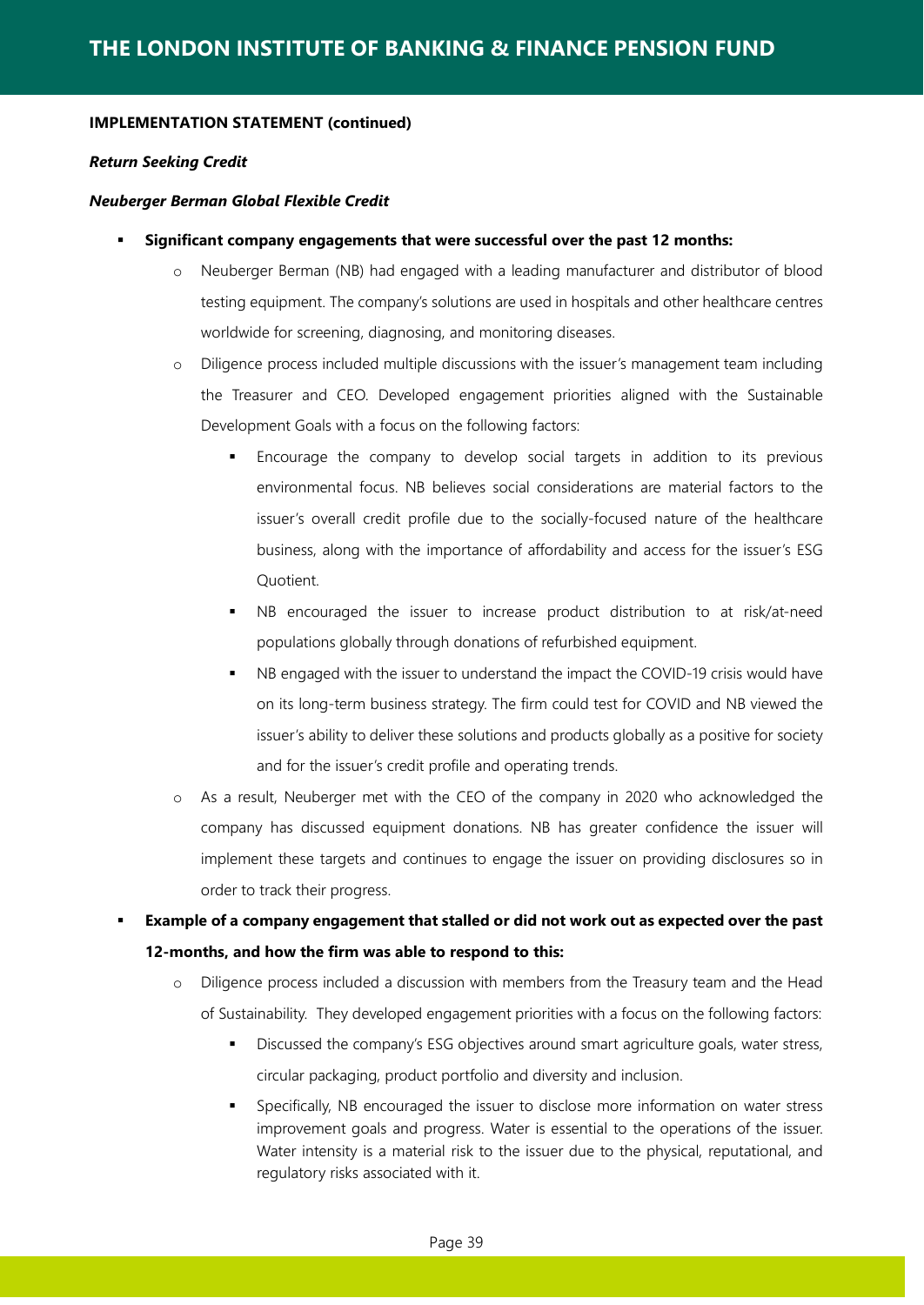- **Example of a company engagement that stalled or did not work out as expected over the past 12-months, and how the firm was able to respond to this (continued):**
	- NB encouraged the issuer to set diversity goals and publish data and progress towards this goal due to the importance of strong human capital and talent management practices.
	- o While the company was receptive to NB's engagement, NB are still awaiting the publishing of the company's first ever standalone ESG report to assess whether its feedback was implemented and to learn what data the company has disclosed. NB will follow up with the company upon publishing of this report.
- **How the Firm's ESG process has evolved over the past 12 months:**
	- o The team believes that maintaining an active dialogue with senior management is an essential driver of consistent long-term investment results, as it provides them with a more holistic understanding of the credit risk, enables the team to offer feedback when they see shortcomings, and allows them to suggest alternative steps to protect value when necessary.

#### *Orchard Taiga Special Opportunities*

- **Significant company engagements that were successful over the past 12 months:**
	- o Speciality Lending Vehicle consisting of senior and subordinated loans as well as an equity positions in a materials company within Western Europe.
		- Environmental impact/Local environmental laws and regulations
			- Some minor compliance issues were detected last year after an audit which have been addressed. While the Company uses log wood as raw material for pallets and thus has the impact of deforestation, this is offset with careful planning of forest resources, which helps benefit reforestation. Supply of wood from calamities (storms, diseases, etc.) is not wasted and is utilized as pallet wood to create lower grades. The generation of electricity from wood is also environmentally beneficial as organic waste (mainly bark) is used.
		- Employee safety
			- New guidelines have been established and new safety equipment and tools have been bought in order to improve safety.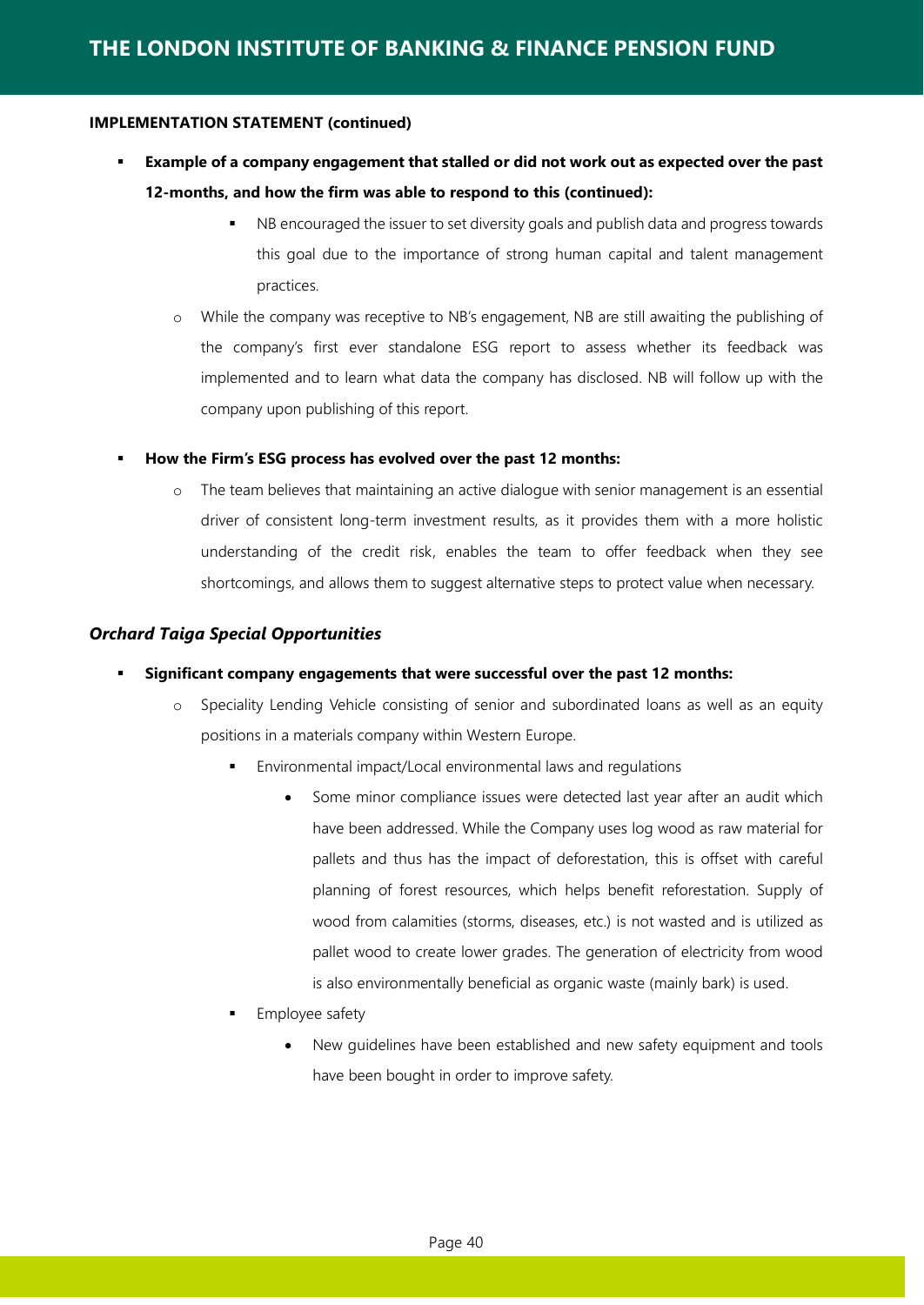#### *Orchard Taiga Special Opportunities (continued)*

- **Significant company engagements that were successful over the past 12 months (continued):**
	- Maintenance of books and records
		- It was detected during the general business audit performed last year that record keeping was not sufficiently accurate. A new suite of IT tools and clear guidelines are being implemented to better reflect the Company's financial situation at all times.
- **Example of a company engagement that stalled or did not work out as expected over the past 12-months, and how the firm was able to respond to this:**
	- o Speciality Lending Vehicle: Share backed loan on a company located in South East Asia
		- Country Score (Governance)
			- While corporate governance standards in Indonesia have significantly improved since 2015, Indonesia does not have a statutory corporate governance code and lags countries like Malaysia or Singapore. Orchard will continue to engage with Management to push forward improvements.
- **How the Firm's ESG process has evolved over the past 12 months:**
	- o The firm has started ESG reporting in their Q4 Taiga Report. They have also updated their ESG Policy which now includes a section on engagement.

#### *BNY Mellon: Efficient Global IG Corporate Beta Fund and US High Yield Beta Fund (GBP Hedged)*

The manager's investment process for these funds does not currently involve engaging with issuers. An area under development is an ESG scoring matrix of parameters, which will use MSCI ESG data help the manager de-select especially low-scoring issuers.

#### **Property**

#### *Tritax Property Income Fund (TPIF)*

- **Significant company engagements that were successful over the past 12 months:**
	- o Tritax has reviewed and improved 19 Energy Performance Certificate ("EPC") ratings during the year, as a result of a range of enhancements to environmental performance, including installing energy-efficient lighting and controls. These were carried out by engaging with its tenants. In 2019, the Trust improved its percentage of A-C grade EPCs by 4% (by floor area) and removed its last E EPC ratings from the portfolio.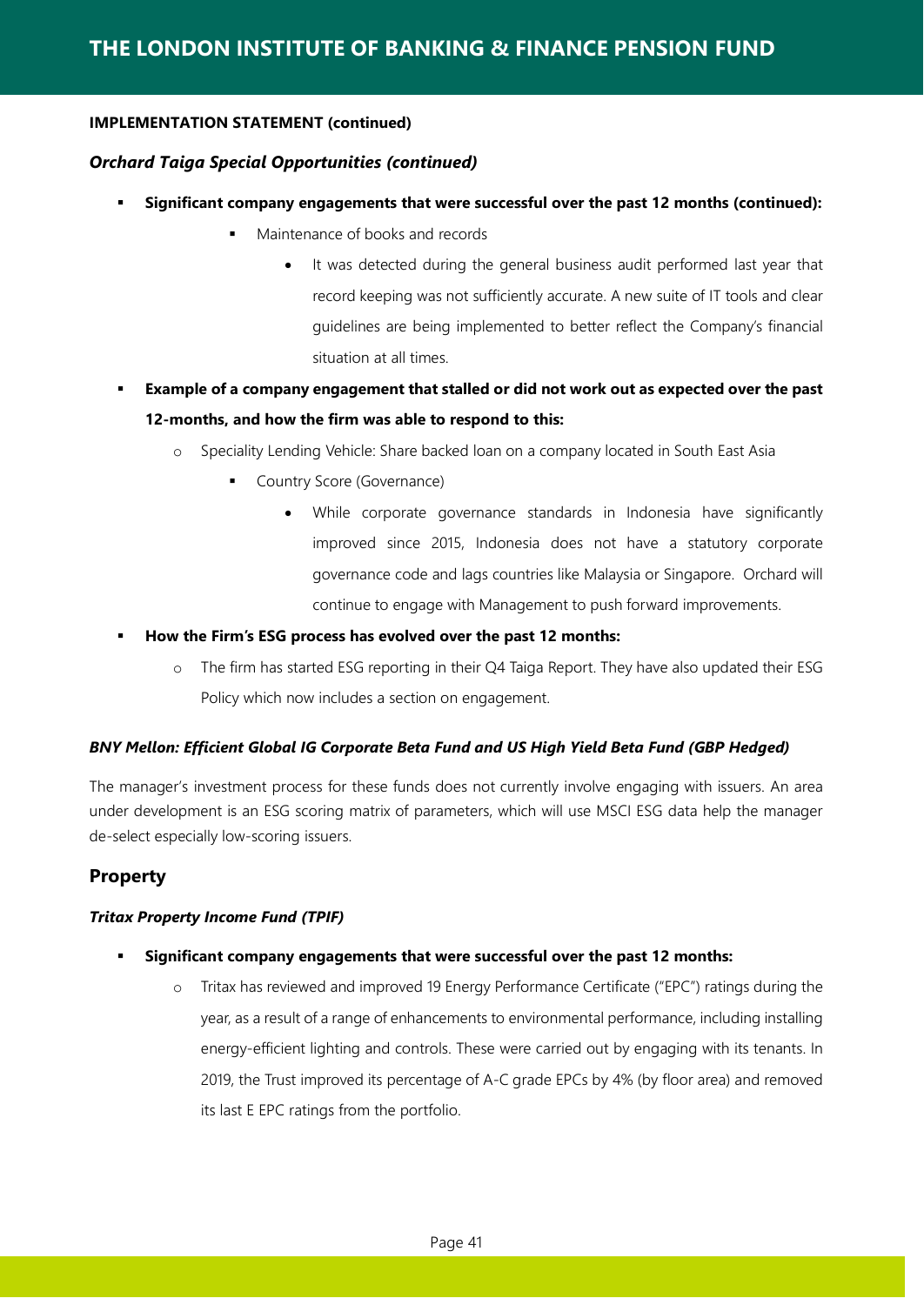- **Example of a company engagement that stalled or did not work out as expected over the past 12-months, and how the firm was able to respond to this:**
	- o Engaging with Telent Technology Services Limited, TPIF had agreed to fund the installation of roofmounted Solar Photovoltaic Systems (Solar PVs) at its property in Carr Lane, Chorley where they are tenants. Unfortunately, subsequent investigation into the roof structure found that it would not be of sufficient strength to support the installation at sufficient scale to provide the benefit of either a significant reduction to Telent's electricity costs or meaningful improvement to the EPC rating of the building.

#### **How the Firm's ESG process has evolved over the past 12 months:**

- o The Fund uses its Annual Report to highlight to investors its corporate sustainability policies, including:
	- Creating a new ESG strategy focused on core materials themes (determined through a materiality assessment) and a series of ESG policies to govern its activities and embedding ESG into their investment policy.
	- Tritax have developed site sustainability action plans for each asset, which are reviewed on an annual basis.
	- Targets have been set for core material themes covering Electric Vehicle (EV) charging, solar PV, energy efficiency and community investment.
	- In order to benchmark the Fund's and Tritax's achievements in this area, they have reported to GRESB (the Global ESG Benchmark for Real Assets) and increased annual disclosures, having successfully engaged with a number of tenants on data sharing to improve energy efficiencies in its building assets.

#### *CBRE Global Alpha Fund*

#### **Significant company engagements that were successful over the past 12 months:**

- o Realterm Airport Logistics Properties:
	- Realterm has formed a Joint Venture consisting of BOWA Construction, d'Escoto, and Clayco as the construction team leading the Northeast Cargo Phase III development project at Chicago O'Hare International Airport. The project will be the first air cargo facility nationally of this size and scale to be constructed by an African American-led construction team (BOWA Construction). The other two partners in the Venture also have a strong focus on ESG. D'Escoto is a Hispanic-owned engineering services firm and Clayco is a construction firm with a comprehensive diversity and inclusion program.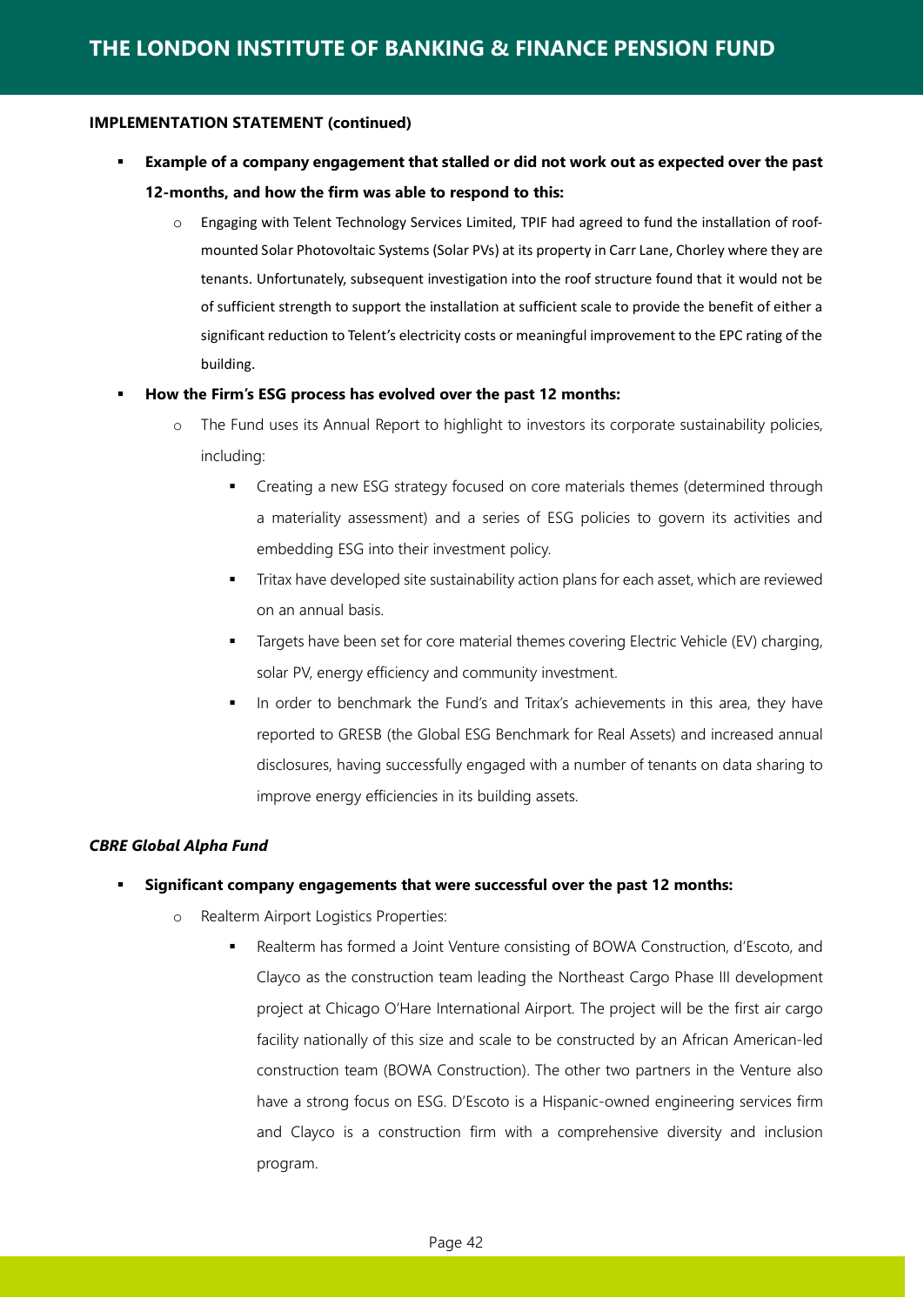- o Cortland Partners US Residential Venture:
	- When the Venture was launched in 2019, the manager did not have a Corporate ESG policy and there were no de-fined targets to improve the sustainability of the Venture's assets. Following CBRE Global Investors' engagement, the manager has formalised an environmental policy to monitor asset level performance, set goals for improvement, and effectively communicate those activities to clients. For the Venture specifically, Cortland has engaged Code Green (a leading ESG consultant) and began tracking all asset data in Measurabl (CBRE Global Investor's preferred ESG data platform). Cortland will be participating in GRESB for the first time in 2021 on behalf of our Venture.
	- At the asset level, the team has ordered energy audits for all new acquisitions, any assets slated to undergo a comprehensive renovation program, and for older vintage assets on a needs-based approach. The recommended improvements have been incorporated in the annual business plan or renovation plan as appropriate.
- **Example of a company engagement that stalled or did not work out as expected over the past 12-months, and how the firm was able to respond to this:**
	- o A key area for improvement is in the data coverage of waste management and water consumption, particularly within some logistics holdings within the Global Alpha portfolio. For example, Prologis Targeted US Logistics Fund and the Clarion Partners Lion Industrial Trust have returned data coverage figures for waste of 0% and 0% respectively, and 3% and 27% for water consumption, respectively. This poor level of data coverage has been a drag on the GRESB performance for each venture, and as such CBRE have committed to engaging with these managers ahead of the GRESB 2021 survey to find methods of improving their data coverage, such as comprehensive roll out of environmental monitoring systems which will assist with the automation of data collection.

#### **How the Firm's ESG process has evolved over the past 12 months:**

- o The Manager has engaged directly with Global Alpha underlying fund managers and operating partners extensively throughout the year.
- o Their 2021 Sustainability Vision has ambitious targets for the next two decades including a corporate commitment to achieve many of its aspirations by 2040. For indirect strategies, it has committed to using its position to positively influence operating partners and underlying funds to improve their ESG performance by 2040.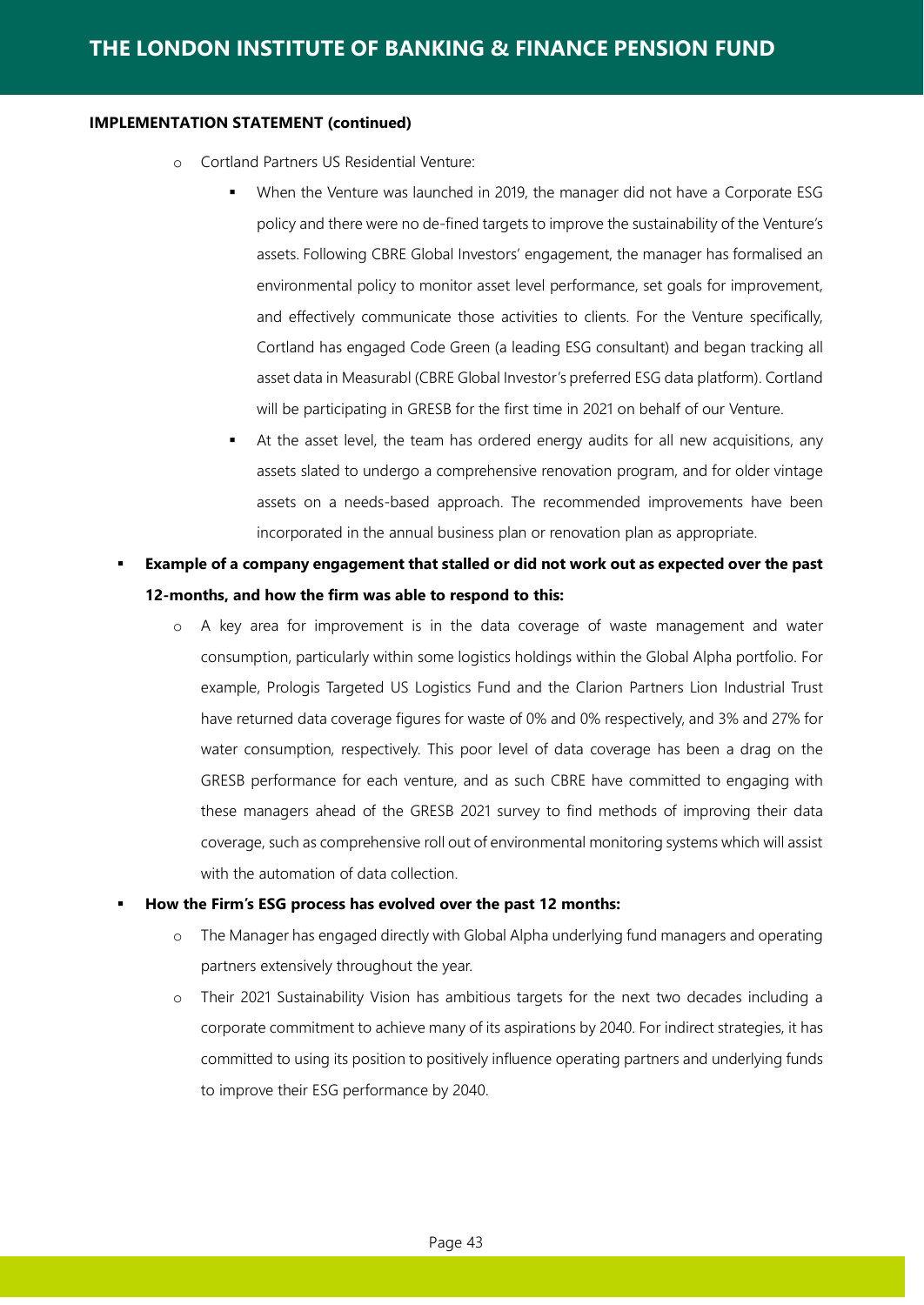#### **Alternatives**

The alternative nature of these funds means investments tend not to be in listed equities and as such, voting is not relevant.

#### *Millennium: International Fund*

Due to the nature of the firm's investments, they do not usually vote proxies. In situations where a portfolio manager believes it is useful to vote a proxy, the CLEO (Compliance, Legal, Ethics Oversight) Committee, or a designated member will review the request and decide whether the requested vote is in the Fund's best interest and approve or reject this request accordingly.

#### *Hudson Bay International Fund Ltd:*

Due to the nature of this Fund's investments it does not utilise vote proxies. Although Hudson Bay does not have an ESG related policy within its overall portfolio design, it recognises and respects the fact that ESG is a very important issue, therefore, has developed the ability to allocate away any profits and losses attributable to investments that would violate a client's ESG mandate.

#### *Leadenhall Life*

- **Significant company engagements that were successful over the past 12 months:**
	- o As an example, the Manager has recently engaged with a German hybrid insurer/reinsurer on its strength of their ESG support by each pillar as part of its Operational Due Diligence process.
		- On an environmental standing it was particularly sound; its parent group majority investor is a signatory to the UN PRI. Their investment screening process removes the risk of investments that they may make falling afoul of shared environmental goals. They also have an active disclosure of the carbon footprint in their financials and extensive section of their website describing their underwriting and investment policies with regard to sustainability.
		- Life insurance in general is a socially beneficial service so the Firm has a particular interest in seeing that their investments stand up to scrutiny here. The firm in particular queried turnover and training polices and the hybrid insurer/reinsurer invests heavily in people resources with training officers an important part of development, maintaining a high employee retention as a result (<20% turnover per annum). They also reviewed the company's corporate volunteering commitment to establish that this was part of their corporate culture. This also related to a high degree of commitment to the arts and culture.